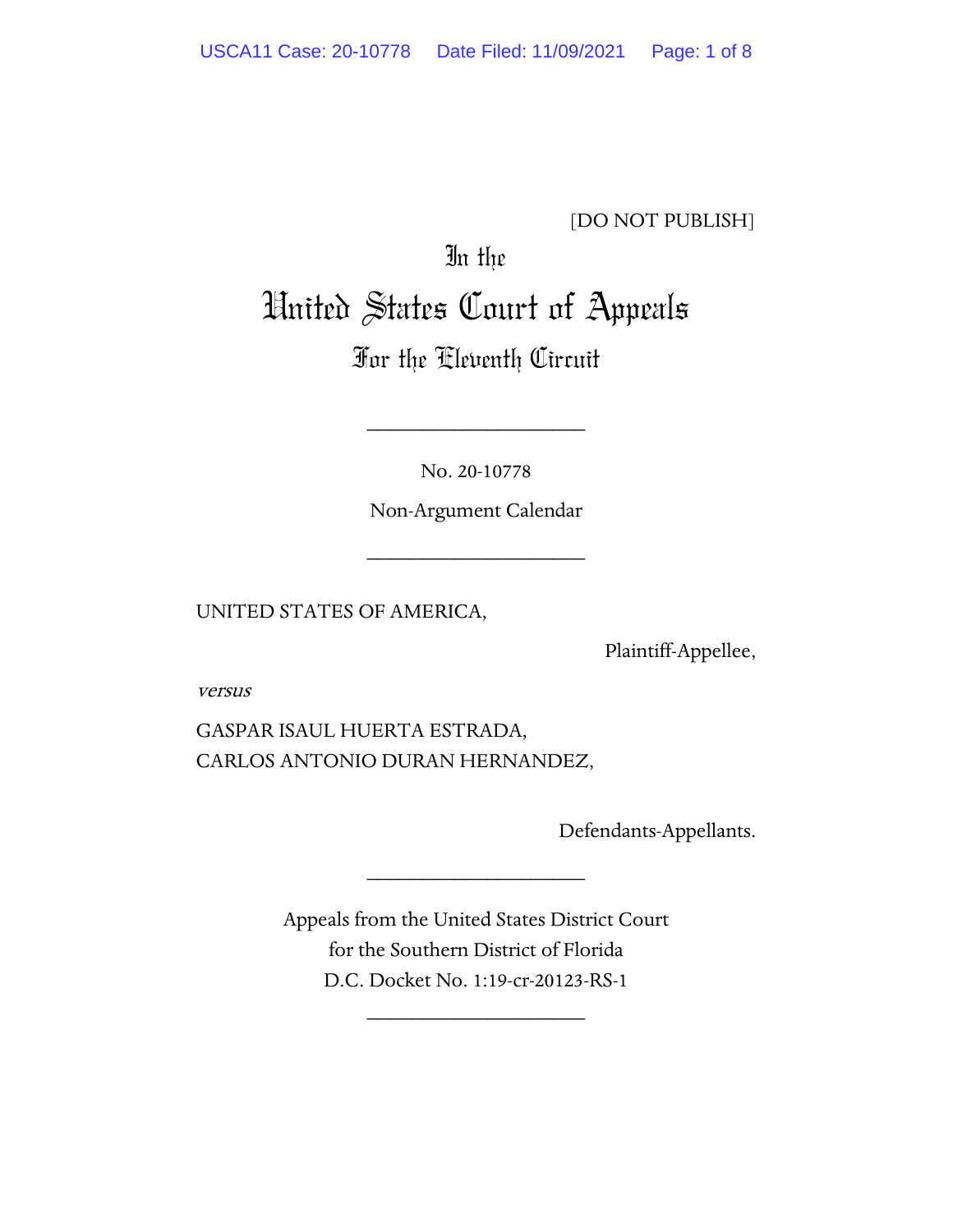Before WILSON, ROSENBAUM, and BLACK, Circuit Judges.

#### PER CURIAM:

Gaspar Isaul Huerta Estrada and Carlos Antonio Duran Hernandez challenge their convictions for conspiracy and possession with intent to distribute more than five kilograms of cocaine on a vessel subject to the jurisdiction of the United States, in violation of the Maritime Drug Law Enforcement Act (MDLEA), 46 U.S.C. §§ 70503(a)(1) and 70506(a), 21 U.S.C. § 960(b)(1)(B)(ii), 18 U.S.C. § 2. Hernandez also appeals his sentence, contending the district court erred in denying a mitigating role adjustment. After review,[1](#page-1-0) we affirm the convictions of Estrada and Hernandez and Hernandez's sentence.

## I. CONVICTIONS

Estrada and Hernandez argue the court did not have MDLEA jurisdiction because the Coast Guard officers that boarded their vessel never asked them to identify the individual in

<span id="page-1-0"></span><sup>&</sup>lt;sup>1</sup> We review a district court's exercise of jurisdiction under the MDLEA  $de$ novo and its factual findings for clear error. United States v. Cabezas-Montano, 949 F.3d 567, 588 n.13 (11th Cir.), cert. denied, 141 S. Ct. 162 (2020). As to the sentencing, we review factual findings of the district court for clear error and the court's interpretation and application of the Sentencing Guidelines to the facts *de novo. United States v. Cubero*, 754 F.3d 888, 892 (11th Cir. 2014). A district court's determination of a defendant's role in the offense is a finding of fact reviewed only for clear error. United States v. De Varon, 175 F.3d 930, 937 (11th Cir. 1999) (en banc).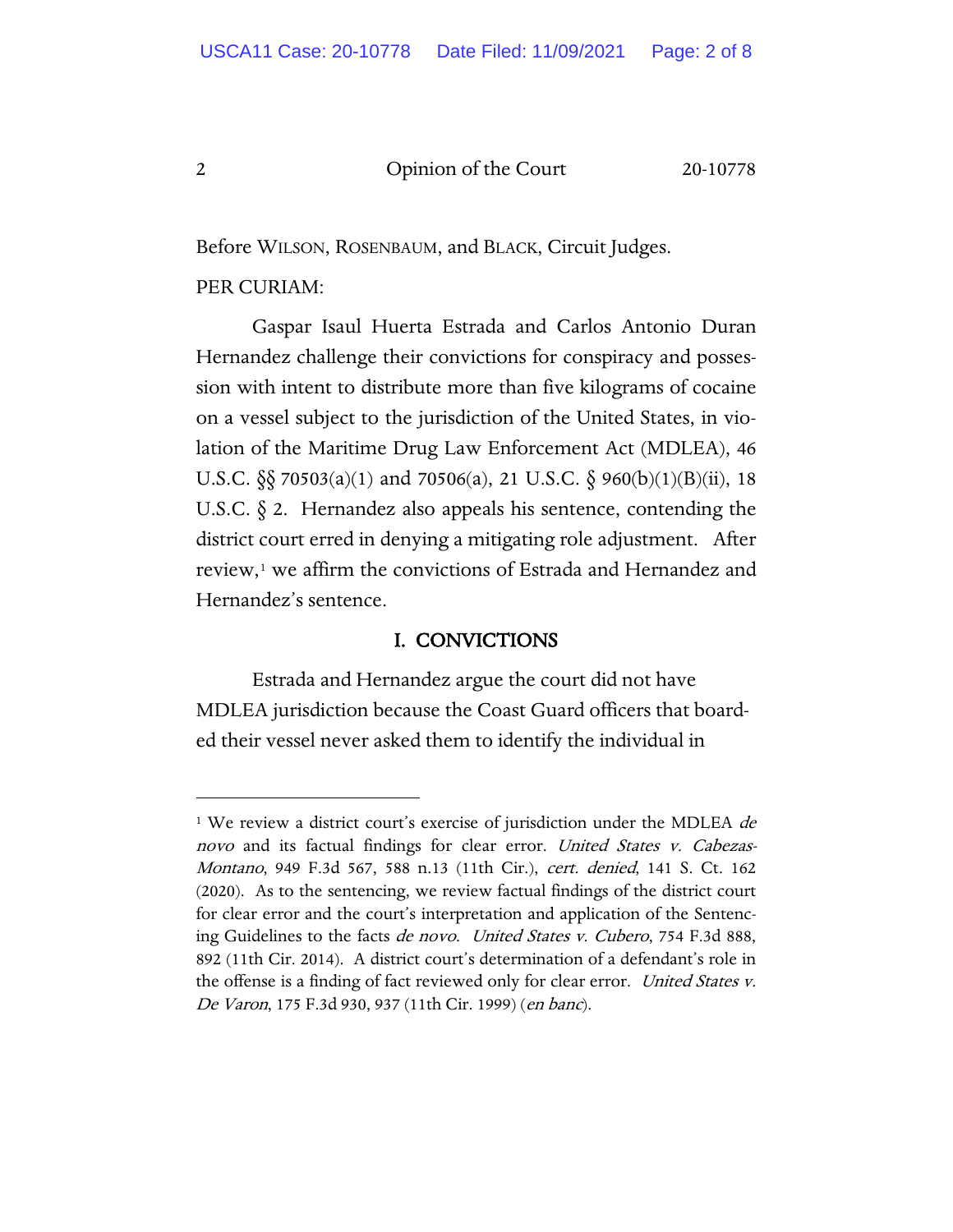20-10778 Opinion of the Court 3

charge of the vessel. They also assert they did not understand the Coast Guard's questioning because the boarding officers were not certified Spanish translators. Finally, they contend the Coast Guard was required to contact Mexico given that Estrada was identified and listed as the master in the Coast Guard's report prepared after the boarding.

Under the MDLEA, it is a crime for any person to possess with intent to distribute a controlled substance while on a vessel subject to the jurisdiction of the United States. 46 U.S.C.  $\S$  70503(a)(1), (e)(1). It provides that "[j]urisdiction of the United States with respect to a vessel . . . is not an element of an offense," and "[j]urisdictional issues arising under this chapter are preliminary questions of law to be determined solely by the trial judge." *Id.*  $\S$  70504(a). "The government bears the burden of establishing that the statutory requirements of MDLEA subject-matter jurisdiction are met." United States v. Cabezas-Montano, 949 F.3d 567, 588 (11th Cir.), *cert. denied*, 141 S. Ct. 162 (2020).

A vessel without nationality is subject to the jurisdiction of the United States. 46 U.S.C.  $\S 70502(c)(1)(A)$ . A vessel without nationality includes "a vessel aboard which the master or individual in charge fails," on request of a United States officer, to make a claim of nationality for that vessel. *Id.*  $\S$  70502(d)(1)(B).

In Cabezas-Montano, we held that a vessel was subject to the jurisdiction of the United States where the Coast Guard asked the crew to identify the master of the vessel and, when no one identified himself, asked if anyone wished to make a claim of na-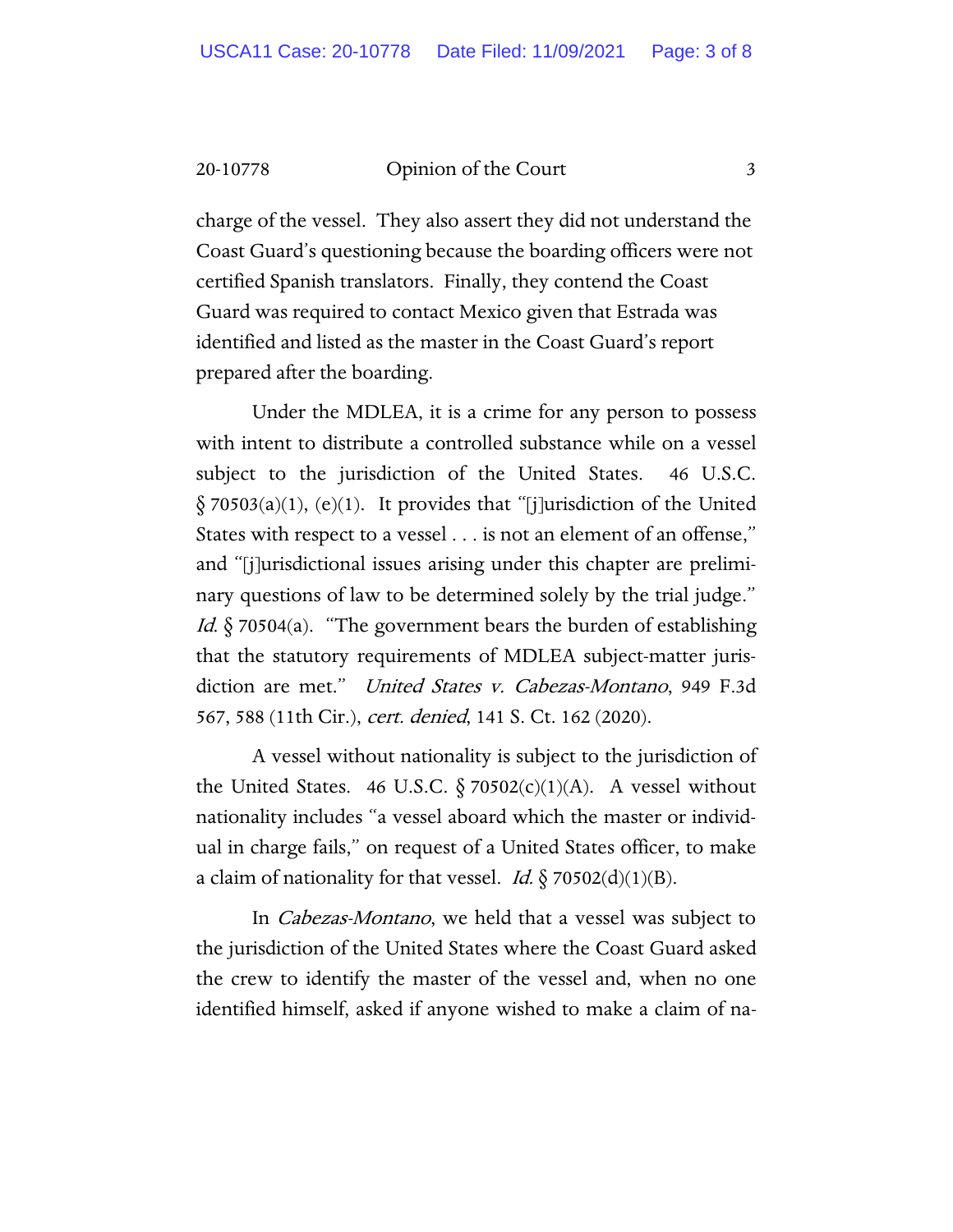tionality for the vessel. 949 F.3d at 589-90. This Court noted that the questions were sufficient, even though the Coast Guard failed to ask for the "individual in charge," because that individual still had an opportunity to make a claim of nationality for the vessel when the Coast Guard asked if anyone wished to do so. *Id.* at 589 n.14.

The district court did not err by finding the United States had jurisdiction under the MDLEA over the smuggling vessel operated by Estrada and Hernandez. While the boarding officers may have failed to ask who the "individual in charge" was, their failure to do so was not dispositive. See 46 U.S.C.  $\delta$  70502(d)(1)(B); *Cabezas-Montano*, 949 F.3d at 589-90. The boarding officers asked every crewmember, in both English and Spanish, about the nationality of the smuggling vessel, in addition to asking if any of them was its master. Their failure to respond to the boarding officers' affirmative request to identify the vessel's nationality established jurisdiction over the vessel. See id. at 589-90 & n.14 ("[T]he team's questions were nevertheless sufficient because they did ask all defendants if anyone wished to make a claim of nationality for the vessel."). That Estrada was later after the Coast Guard departed the vessel—listed as master in the Coast Guard report has no bearing on the jurisdictional issue because he failed to claim nationality for the vessel when asked to do so by the boarding officers. *See* 46 U.S.C.  $\S 70502(d)(1)(B);$ Cabezas-Montano, 949 F.3d at 589-90.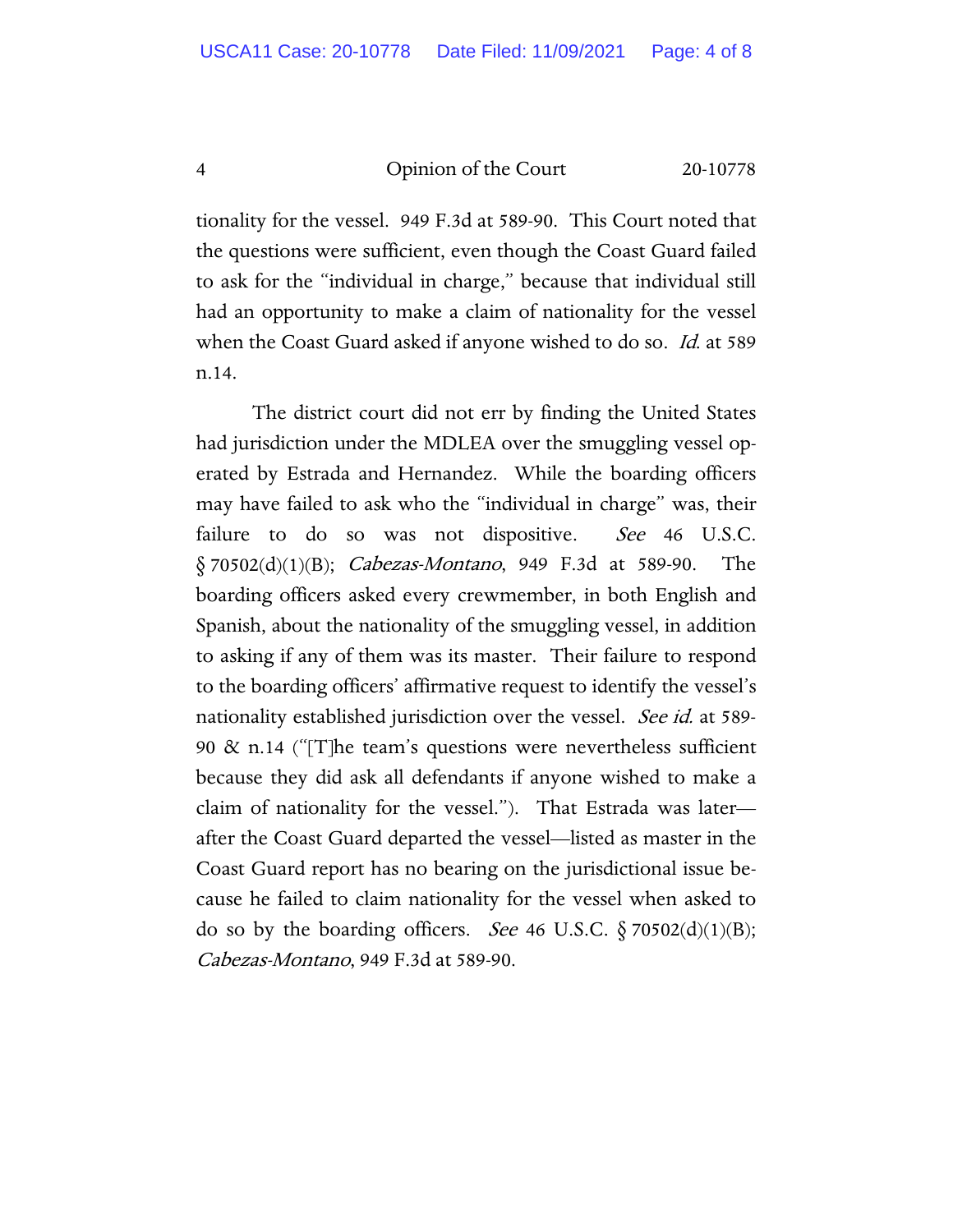20-10778 Opinion of the Court 5

The district court did not err in finding it had MDLEA jurisdiction because Estrada, Hernandez, and the third crewmember accompanying them failed to make a claim of nationality for the vessel when asked to do so by the Coast Guard.[2](#page-4-0) We therefore affirm Hernandez's and Estrada's convictions.

#### II. SENTENCE

Hernandez also challenges his sentence on the ground the district court erred by failing to explain its denial of a mitigating role adjustment. He argues he was entitled to that adjustment because he did not know he was being recruited for a smuggling operation until it was too late to back out, he was a poor fisherman who did not know about the scope and structure of the activity, he was less culpable compared to another co-conspirator, and he played a minimal or minor role in an otherwise larger conspiracy involving other people in South America.

A defendant's offense level may be reduced by four levels if he was a minimal participant in a criminal activity or by two lev-

<span id="page-4-0"></span><sup>&</sup>lt;sup>2</sup> Hernandez and Estrada's argument they were unable to comprehend the Coast Guard's questioning was not raised before the district court and is therefore deemed waived. See Access Now, Inc. v. S.W. Airlines Co., 385 F.3d 1324, 1331 (11th Cir. 2004) (stating we generally will not consider an issue not raised in the district court and raised for the first time on appeal). And even if they had presented the argument to the district court, they abandoned it on appeal by raising it only in their reply briefs. See United States v. Thomas, 242 F.3d 1028, 1033 (11th Cir. 2001) (explaining we will not consider issues raised for the first time in a reply brief).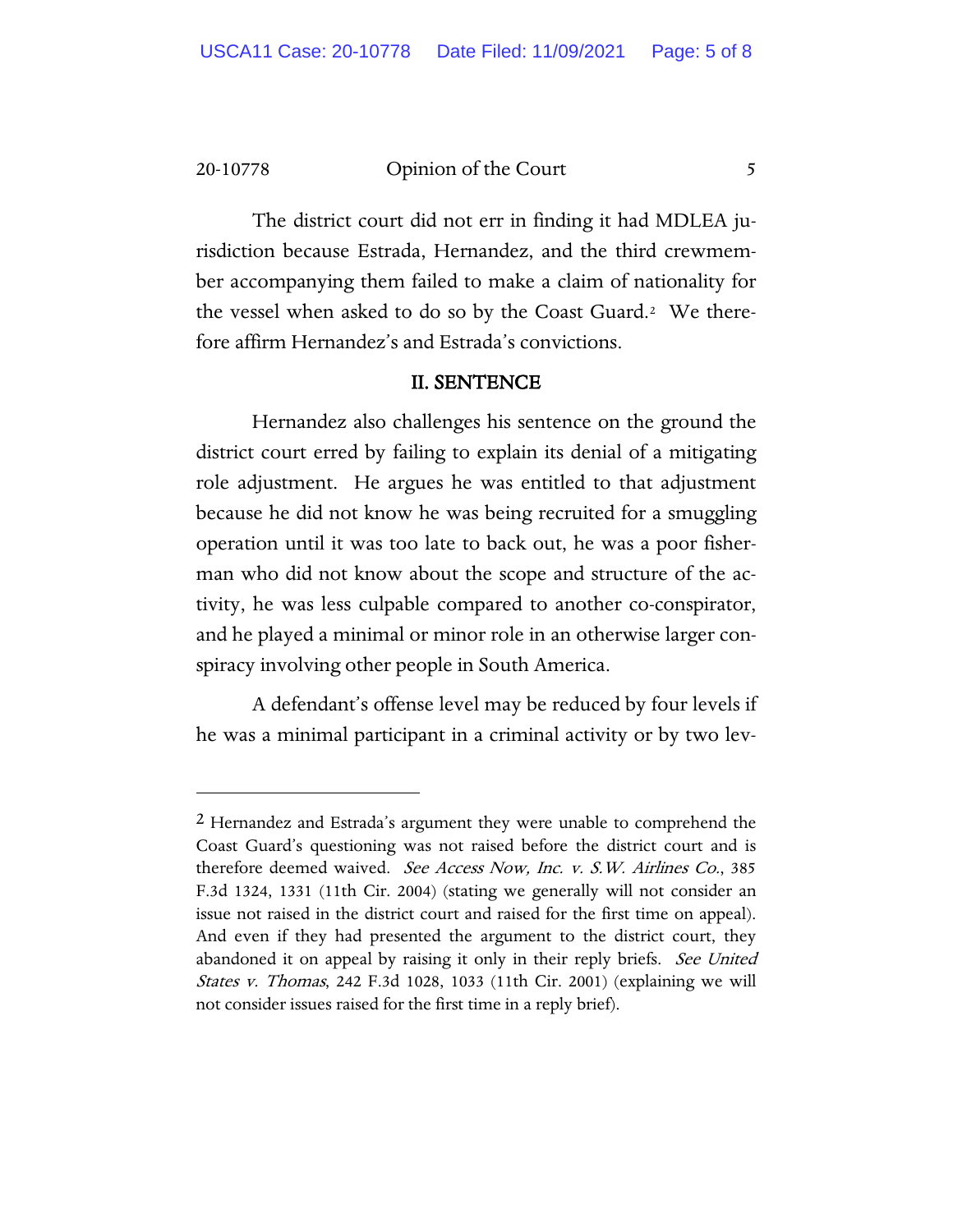els if he was a minor participant in a criminal activity. U.S.S.G.  $\S 3B1.2(a)$ , (b). A minimal participant is "plainly among the least culpable of those involved in the conduct of a group." Id.,  $\delta$ 3B1.2, comment. (n.4). A minor participant is one "who is less culpable than most other participants in the criminal activity, but whose role could not be described as minimal." Id.  $\S 3B1.2$ , comment. (n.5).

In De Varon, we instructed that, in determining whether to grant a minor-role reduction, the district court should consider two principles: first, the defendant's role in the relevant conduct for which he has been held accountable at sentencing and, second, his role as compared to that of other identifiable or discernable participants in the relevant conduct. United States v. De Varon, 175 F.3d 930, 940 (11th Cir. 1999) (en banc). That a defendant's role is less than that of the other participants in the relevant conduct may not be dispositive because none of them may be minor or minimal participants. *Id.* at 944.

Similarly, a defendant's status as a drug courier is not by itself "dispositive of whether a defendant is entitled to or precluded from receiving a downward adjustment for role in the offense." Id. at 942. The court still must assess the defendant's role considering the relevant conduct attributed to him. *Id.* "Therefore, when a drug courier's relevant conduct is limited to [his] own act of importation, a district court may legitimately conclude that the courier played an important or essential role in the importation of those drugs." Id. at 942-43. Other "relevant factual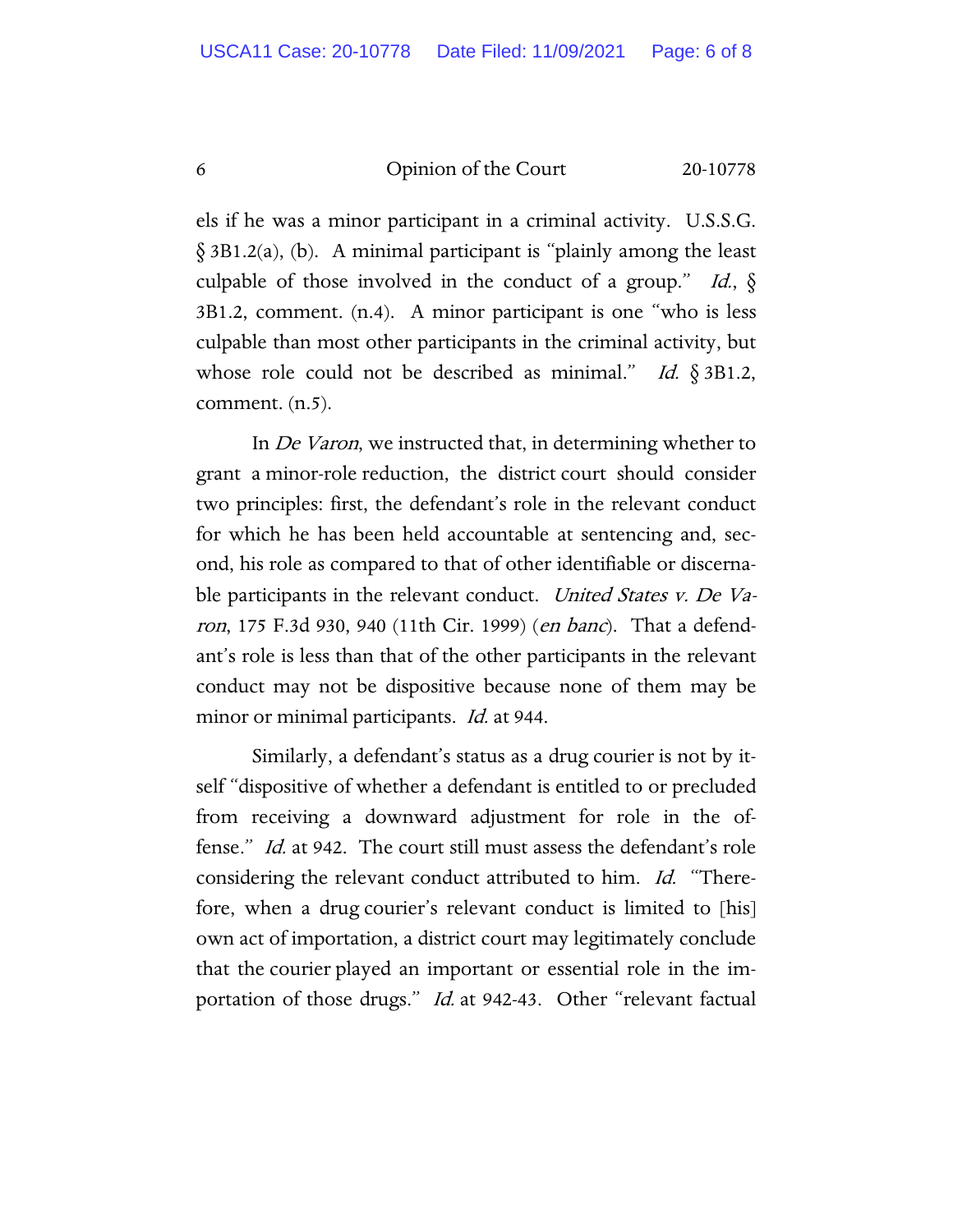20-10778 Opinion of the Court 7

considerations include: amount of drugs, fair market value of drugs, amount of money to be paid to the courier, equity interest in the drugs, role in planning the criminal scheme, and role in the distribution." *Id.* at 945.

The district court did not err in failing to further explain its denial of a mitigation role reduction for Hernandez because its conclusion is supported by the record. *See id.* at 939 ("So long as the district court's decision is supported by the record and the court clearly resolves any disputed factual issues, a simple statement of the district court's conclusion is sufficient." (quotation marks and emphasis omitted)). Hernandez did not establish that he was entitled to a mitigating role adjustment because even if he was a mere transporter in a broader conspiracy, the conduct of individuals not charged in the relevant conduct or the scope of a broader conspiracy is irrelevant in the mitigating role determination. *See id.* at 940. The conspiracy Hernandez was charged with included him, Estrada, and the other crewmember on the smuggling vessel. That Hernandez and Estrada might have discovered the purpose of the voyage later than the other crewmember is not dispositive because none of them may be minor participants. See id. at 944. Similarly, that Hernandez was merely a courier does not entitle him to a mitigating role reduction. See id. at 940, 942-43. Because the record demonstrates that Hernandez was responsible for smuggling the large quantity of drugs by operating the vessel and that both he and Estrada jointly attempted to flee the Coast Guard, Hernandez failed to establish by a preponderance of